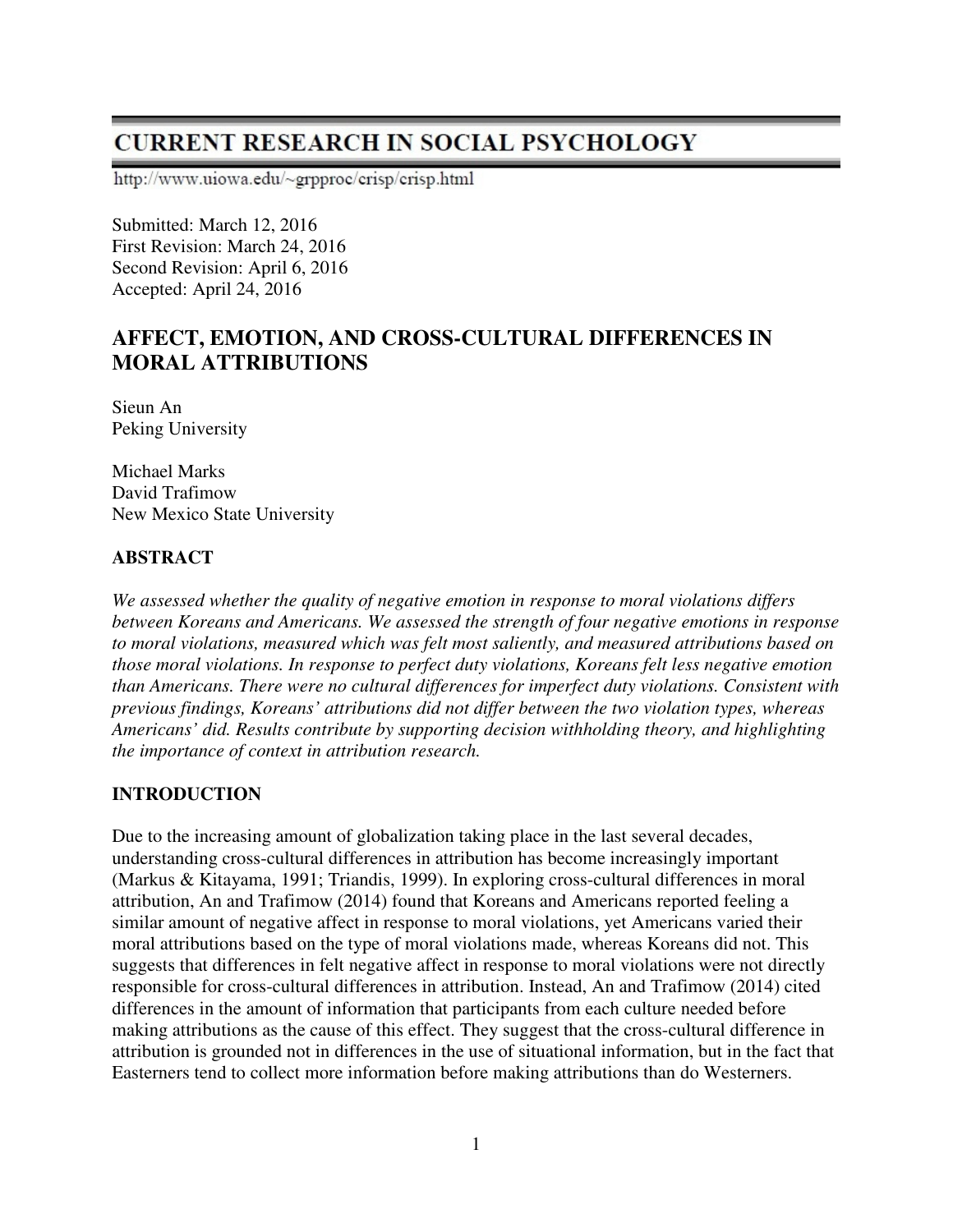Thus, the question of the mechanism of this difference in attribution (despite feeling similar negative affect) arises. The answer may lie in the difference between affect and emotion (Wundt 1897,1998; Titchener, 1909; Schachter & Singer, 1962; Mandler, 1975; Leary, 2001; Frijda, 1993; Russell, 2003; Barrett, 2006; Russell & Barrett, 1999; Barrett & Russell, 1999). While affect is an immediate, categorical (i.e., negative or positive) response, emotion is a more developed, complex evaluation of affect. The implication here is that although the affect Koreans and Americans felt was the same, their emotional evaluation while processing attributions may have been different.

The goal of this research, then, is to determine if people from different cultures make moral attributions differently, and if so, whether or not Koreans and Americans feel different negative emotions in response to moral violations. In order to accomplish this goal, we asked Koreans and Americans to rate how much they felt four basic negative emotions (anger, sadness, fear, and disgust; Ekman, 1992) in response to moral violations, to indicate which negative emotion they felt most strongly, and to rate the number of moral violations needed to override a positive impression of the target trait (e.g., "how many honesty violations would it take to damage a person's moral standing?"). We close with a discussion of the implications of our findings for cross-cultural theories of emotion.

#### **Moral Attribution, Culture, and Emotion**

Traditionally, attribution theorists have focused on assessments of the situation (external) and the dispositional traits of the actor (internal) when explaining people's behavior (Jones & Nisbett, 1972). Trafimow and Trafimow (1999) later introduced the notion of using perfect and imperfect duties as a means to explain moral attributions among Americans. The distinction between perfect and imperfect duties dates back to Immanuel Kant (1797/1991). According to Kant, perfect duties, such as honesty, are absolute and universal: All rational and moral people are forbidden to lie, without exception. Even one instance of such a violation can damage a person's moral standing. By contrast, imperfect duties may be violated occasionally with little to no consequences to the violator's moral status. For example, an imperfect duty, such as charitability, is different from honesty; even if a person is not charitable at a given time, it does not necessarily mean that that person is uncharitable. Applying Kant's distinction to attribution, Trafimow and Trafimow (1999) showed that, in the United States, more imperfect than perfect duty moral violations were required to override a positive impression of a person. In other words, perfect duty violations carried what we refer to as a greater attributional weight than imperfect duties, and thus Americans made stronger attributions about perfect duty violations relative to imperfect duty violations. This is consistent with the findings of Clore, Gasper, and Garvin (2001), who found that people use affect as information when making a variety of judgments.

An and Trafimow (2014) approached this topic from a cross-cultural perspective. It is traditionally held that, when making attributions, Westerners focus on dispositional information, whereas Easterners focus on situational information (Morris & Peng, 1994; Norenzayan, Choi, & Nisbett, 2002). According to this perspective, Easterners and Westerners might make attributions based on many different sources of information because the collectivistic Easterners process information holistically (i.e., focus on the "bigger picture," including both personal and situational contexts), whereas the individualistic Westerners process information analytically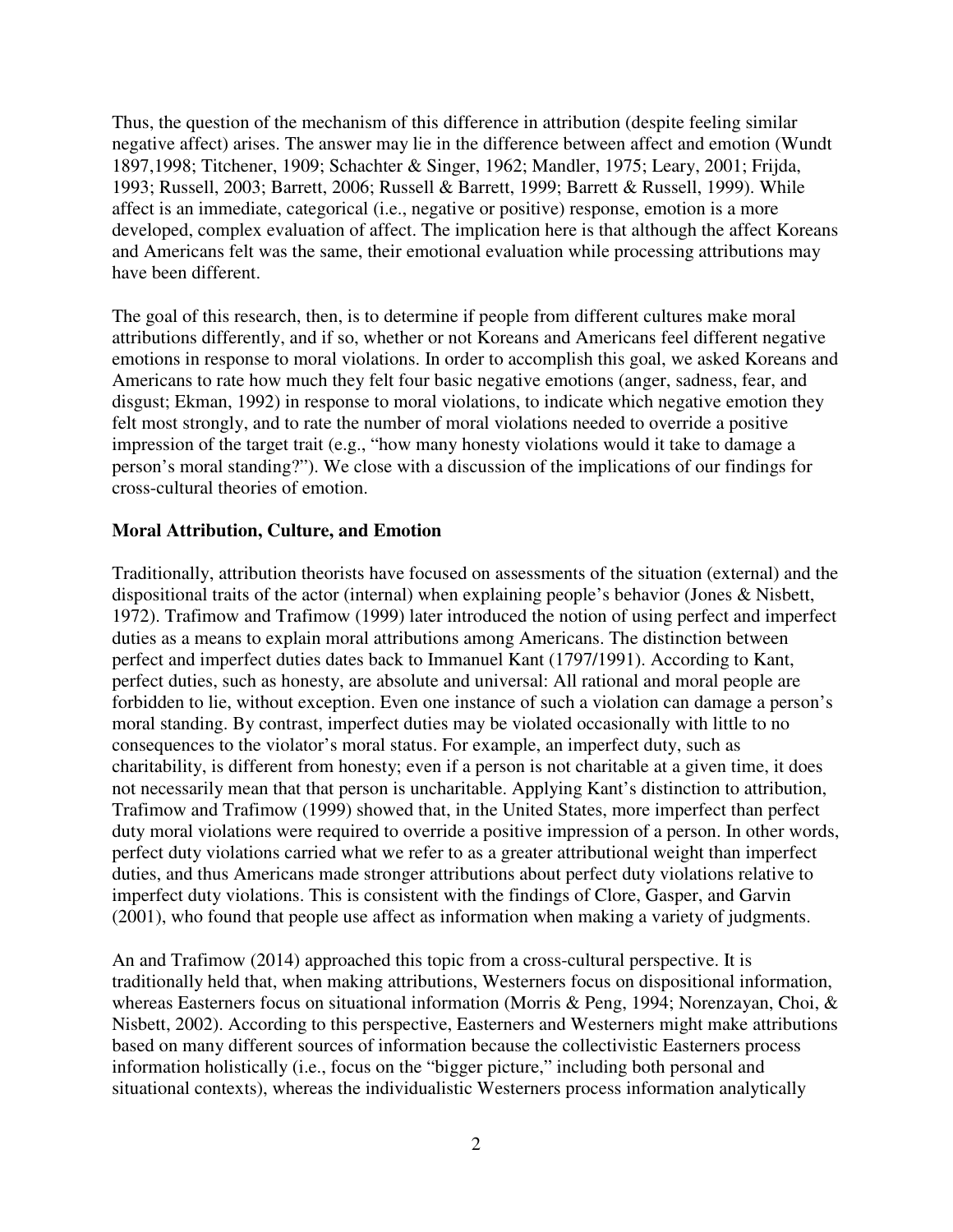(i.e., focus on the persons and personalities involved; Choi & Nisbett, 2000; Nisbett, Peng, Choi, & Norenzayan, 2001; Masuda & Nisbett, 2001). However, An and Trafimow (2014) tested the dispositional attribution processes in the absence of situational information, and found that it is possible for Easterners to make attributions much like Westerners given there is a sufficient amount of information (negative affect, in this case) given to them.

Interestingly, they found that the level of self-reported general negative affect in response to the two types of moral violations was similar for Koreans and Americans, but Koreans did not differentiate between perfect and imperfect duty violations when making moral attributions. In other words, despite reporting similar levels of negative affect in response to moral violations, Americans' moral attributions differed across perfect and imperfect duty violations, and Koreans' did not. This finding leads to the question of why Koreans and Americans made different moral attributions while feeling a similar amount of general negative affect.

Weiner (1982; 1985) suggested that there are two different attribution processes people use. According to his findings, people experience the first, a primitive response which he described as a general negative or positive reaction. Regarding the second process, after making causal judgments, people make a distinct evaluation of their emotions. The question is whether there are cultural differences in this process. According to a review by Buchtel and Norenzayan (2009), Easterners' holistic processing style (Masuda & Nisbett, 2001) results in them requiring more information than Westerners before making attributions. As a result, Easterners tend to make more situational attributions, whereas Westerners tend to make more dispositional attributions (Buchtel & Norenzayan, 2009).

Further, Easterners are more likely than Westerners to feel multiple concurrent emotions (Spencer-Rodgers, Peng & Wang, 2010). For instance, Chinese individuals have a more dialectical thinking style (tolerance of contradiction) compared to Americans, which results in a higher co-occurrence of felt emotions. Miyamoto, Uchida & Ellsworth (2010) tested this in a situational context, and they found that Japanese individuals reported more mixed emotions in response to a predominantly positive situation relative to Americans. However, there were no cultural differences in mixed or negative situations. It is unknown, however, whether this effect would occur if stimuli featured dispositional rather than situational information. It might be possible, in such a case, that Easterners have mixed emotions in response to moral violations. As a result, based on the co-occurring emotion model, the reason Koreans and Americans made different attributions is that Koreans felt different negative emotions in response to moral violations compared to Americans.

#### **Overview and Hypotheses**

First, although Koreans and Americans feel similar levels of negative affect in response to moral violations; it is possible that they feel different amounts and types of emotions. As such, this should result in different moral attributions between Koreans and Americans. Another possibility is that the emotions are the same as affect for both Koreans and Americans, and the discrepancy between affect and emotions is not related to why Koreans withheld their attributions.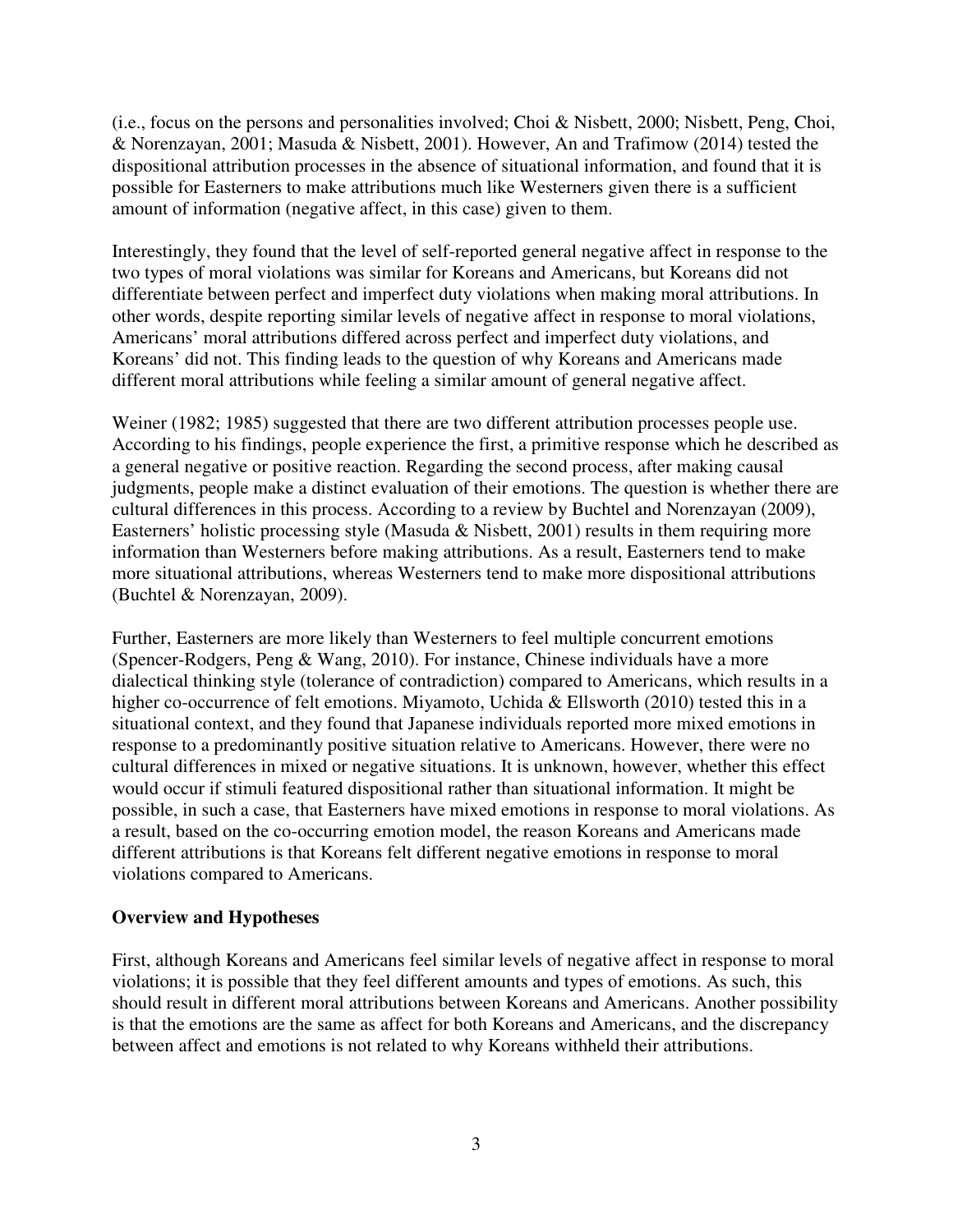Second, regarding moral attributions (number of violations needed to override a positive impression), regardless of which explanation is supported, Koreans should not differentiate between perfect and imperfect duties, and Americans should make stronger attributions about perfect than imperfect duty violations, replicating An and Trafimow (2014). Specifically, Americans should require fewer perfect than imperfect duty violations to interpret the target's moral standing as damaged.

## **METHOD**

## **Participants**

Participants were 72 undergraduates. Thirty nine were Americans from a mid-sized state university in the United States (12 male, mean age  $18.83$ ,  $SD = 1.31$ ), and thirty three were Koreans from a mid-sized national university in South Korea (20 male, mean age 23.92, *SD* = 2.68). All participated in exchange for class credit.

#### **Materials and Procedure**

The experimental design featured a 2 (countries; Korea and the US) x 4 (moral violations; dishonesty, disloyalty, unfriendliness and uncharitableness) mixed participants design. The stimuli featured two perfect (honesty and loyalty) and two imperfect (friendliness and charitableness) moral violations developed by Trafimow, Bromgard, Finlay, & Ketelaar (2005) for the purpose of assessing moral attributions. One set of dependent variables was the four negative emotion ratings (anger, disgust, fear, and sadness) on a 1 (*not at all*) to 7 (*extremely*) Likert-type scale in response to each type of moral violation to investigate the strength of each emotion felt. The next dependent variable was the most saliently felt negative emotion among the four emotions in response to each type of moral violation to investigate an overruling emotion. The final dependent variable was the number of violations needed to override a previous positive moral impression of the target, as in An and Trafimow (2014) in order to replicate the previous findings.

Upon granting consent, participants read four different types of moral violations (honesty, loyalty, friendliness and charitableness). Moral violation scenarios were presented in a Latin square order to reduce order effects. In response to each violation, participants first rated how much each emotion (anger, disgust, fear, and sadness) they felt in response to each moral violation, then chose the most salient emotion among those four, and finally indicated the number of each type of moral violations needed to override a positive impression. All dependent measures were counterbalanced. After completing the study, participants were fully debriefed.

## **RESULTS**

We initially performed a two way repeated measures ANOVA on country (Korea, US), by emotion (anger, disgust, fear, and sadness) for each moral violation type (dishonesty, disloyalty, unfriendliness, and uncharitableness). See Table 1. Second, we performed Chi-square analyses to assess the frequencies of the most salient emotion (anger, disgust, fear, and sadness) felt in response to each type of moral violation. See Table 2. Finally, we performed a two way, repeated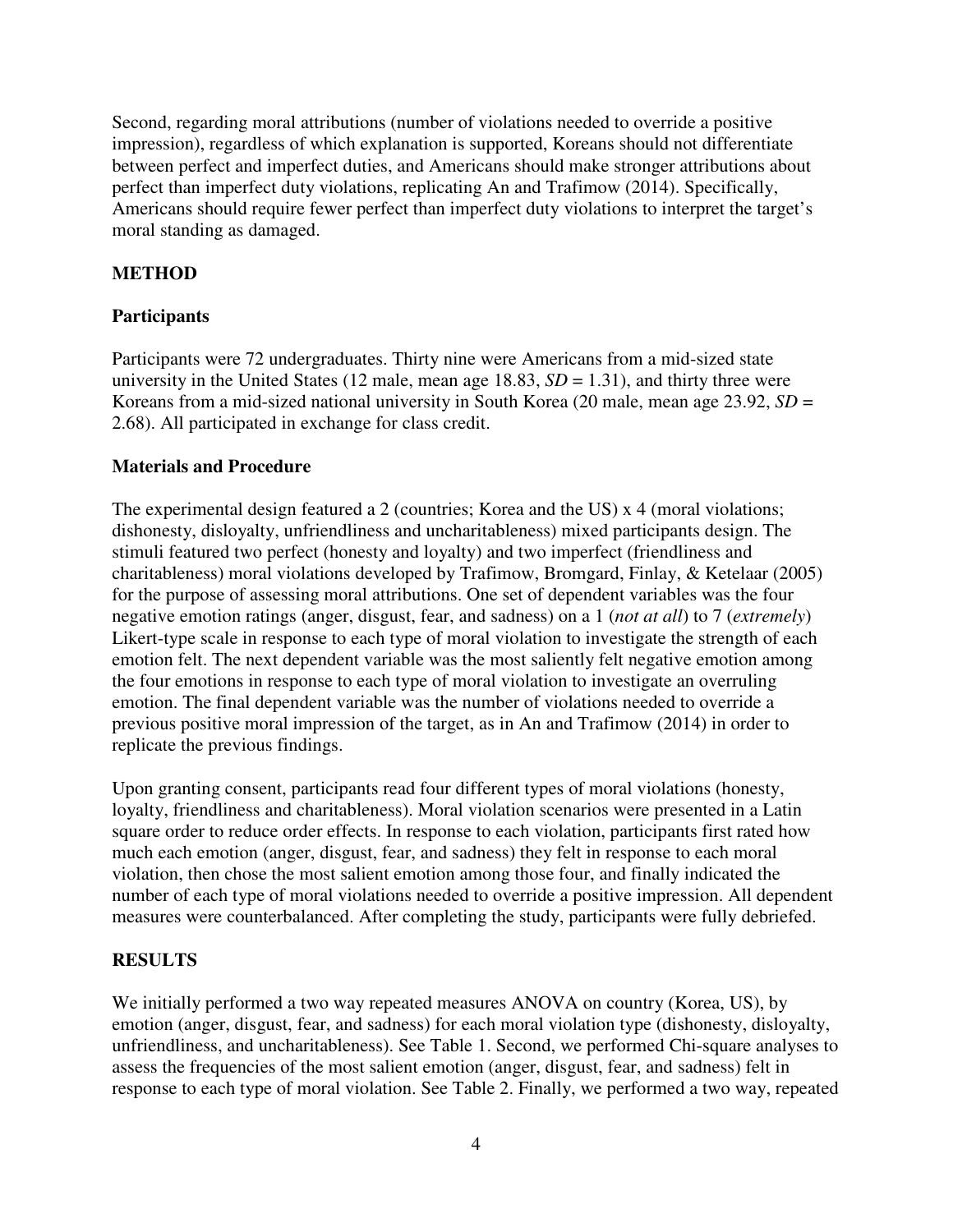measures ANOVA on country (Korea and the US) by duty violation type (perfect and imperfect) to corroborate the findings of An and Trafimow (2014). See Table 3. See Appendix for correlations and descriptive statistics.

|           |         |                        | Anger    |      | Disgust                                                                                |           | Fear           |           | Sadness                                                                                |      |
|-----------|---------|------------------------|----------|------|----------------------------------------------------------------------------------------|-----------|----------------|-----------|----------------------------------------------------------------------------------------|------|
|           |         |                        | M        | SD   | $\boldsymbol{M}$                                                                       | <i>SD</i> | $\overline{M}$ | <i>SD</i> | M                                                                                      | SD   |
| <b>US</b> | Perfect | Honesty                | $4.49_a$ | 1.78 | $3.92_{\rm a}$ 1.61 $2.15_{\rm c}$ 1.39                                                |           |                |           | $3.82_a$                                                                               | 1.83 |
|           |         | Loyalty                | $4.69_a$ |      | 1.62 $4.08_a$ 1.72 $2.36_c$ 1.55 $4.26_a$                                              |           |                |           |                                                                                        | 1.77 |
|           |         | Imperfect Friendliness | $3.49_a$ |      | 1.27 $3.41_a$ 1.45 $1.92_c$ 1.29                                                       |           |                |           | $3.74_a$                                                                               | 1.55 |
|           |         | Charitableness         |          |      |                                                                                        |           |                |           | 3.15 <sub>a</sub> 1.65 3.56 <sub>a</sub> 1.93 1.44 <sub>c</sub> 0.72 3.15 <sub>a</sub> | 1.83 |
| Korea     | Perfect | Honesty                | $3.30_a$ |      | 1.55 $3.00_a$ 1.56 $2.30_a$ 1.70                                                       |           |                |           | $2.30_a$                                                                               | 1.65 |
|           |         | Loyalty                |          |      | 3.55 <sub>a</sub> 2.02 2.64 <sub>b</sub> 1.54 2.00 <sub>c</sub> 1.39 2.45 <sub>b</sub> |           |                |           |                                                                                        | 1.84 |
|           |         | Imperfect Friendliness | $3.70_a$ |      | 1.85 $2.55_c$ 1.50 $2.58_c$ 1.58 $3.09_b$                                              |           |                |           |                                                                                        | 1.88 |
|           |         | Charitableness         |          |      | $2.15_a$ 1.39 $2.64_a$ 1.56 $2.21_a$ 1.54 $2.52_a$                                     |           |                |           |                                                                                        | 1.56 |

## *Negative emotion responses to moral violations*

*Note.* N<sub>US</sub> = 39, and N<sub>Korea</sub> = 33. Range 1 to 7. In each row, non-consecutive subscripts (e.g., a & c) denote statistical significance at the .05 level.

#### Table 2

Table 1

*Frequencies of negative emotion responses to moral violations* 

|       |           |                | Disgust<br>Anger |            | Fear |            | <b>Sadness</b>   |            |    |            |
|-------|-----------|----------------|------------------|------------|------|------------|------------------|------------|----|------------|
|       |           |                | $\overline{N}$   | Percentage | N    | Percentage | $\boldsymbol{N}$ | Percentage | N  | Percentage |
| US    | Perfect   | Honesty        | 20               | 51%        | 6    | $15\%$     | 2                | 5%         |    | 29%        |
|       |           | Loyalty        | 12               | 31%        | 14   | 35%        |                  | $3\%$      | 12 | $31\%$     |
|       | Imperfect | Friendliness   | 14               | 36%        |      | 18%        | $\theta$         | $0\%$      | 18 | 46%        |
|       |           | Charitableness | 3                | 8%         | 17   | 44%        | $\overline{0}$   | $0\%$      | 18 | 46%        |
| Korea | Perfect   | Honesty        | 16               | 49%        | 6    | $18\%$     | 5                | $15\%$     | 5  | 15%        |
|       |           | Loyalty        | 19               | 58%        | 4    | 12%        |                  | 15%        | 5  | $15\%$     |
|       | Imperfect | Friendliness   | 18               | 55%        | 5    | $15\%$     | 3                | 9%         | 7  | 21%        |
|       |           | Charitableness | 8                | 25%        | 9    | 27%        | 4                | 12%        | 12 | $36\%$     |

*Note.*  $N_{US} = 39$ , and  $N_{Korea} = 33$ .

#### Table 3

*Number of moral violations needed in to overturn a favorable impression*

|           | I I S             |      |  | Korea             |      |  |  |
|-----------|-------------------|------|--|-------------------|------|--|--|
|           | M                 | SD   |  | M                 | SD   |  |  |
| Perfect   | 2.15 <sub>c</sub> | 1.34 |  | 2.89 <sub>a</sub> | 0.99 |  |  |
| Imperfect | $3.04_a$          | 1.79 |  | $2.88_a$          | -84  |  |  |

*Note.* N<sub>US</sub> = 39, and N<sub>Korea</sub> = 33. Non-consecutive subscripts (e.g., a & c) denote statistical significance at the .05 level.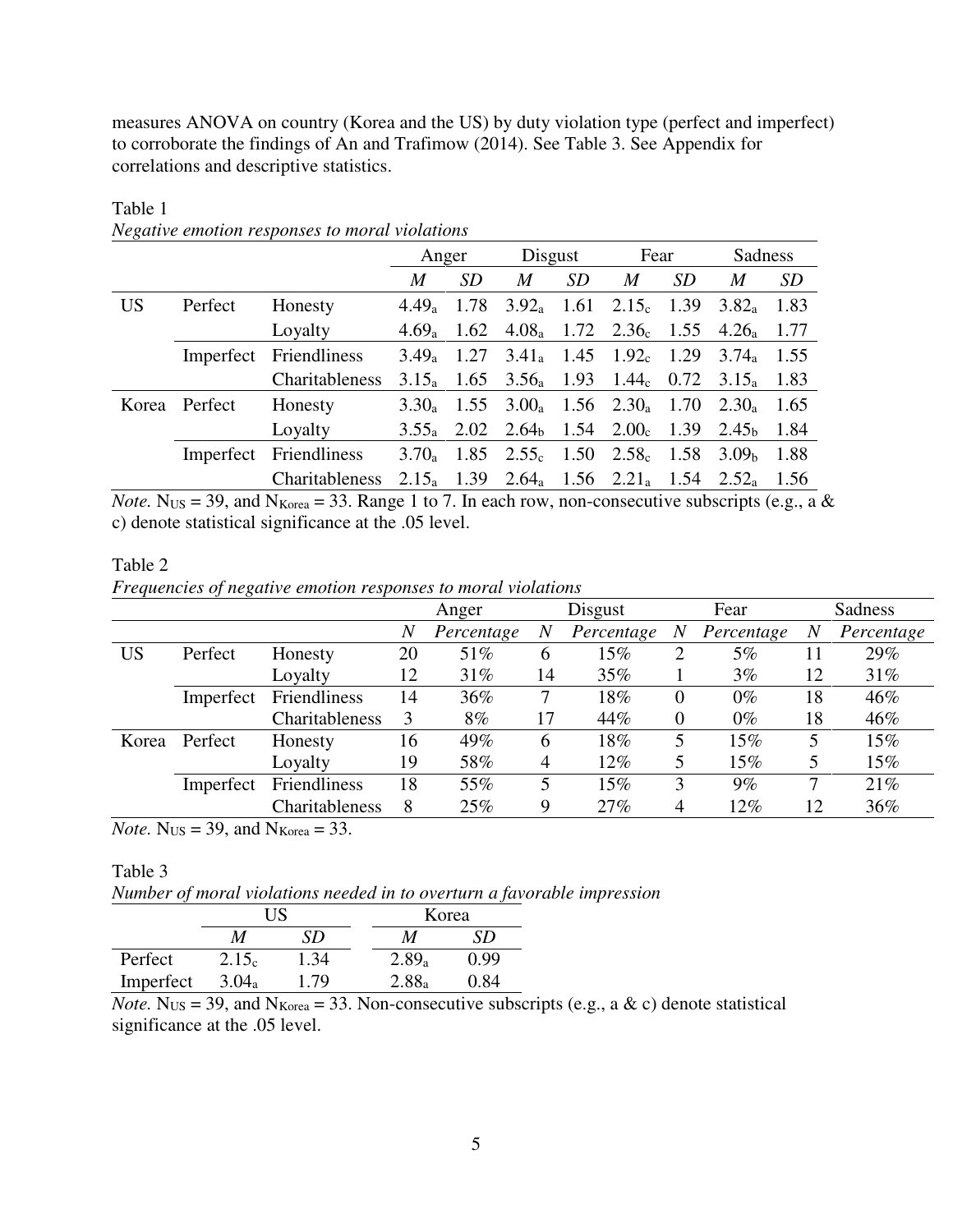#### **Country by Emotion Analyses**

Dishonesty: Regarding honesty violations, there was a main effect of country,  $F(1, 70) = 10.31$ , partial eta-squared = .13,  $p < .001$ , such that Koreans felt less negative emotion overall compared to Americans. Also, there was a main effect of emotion type, *F* (3, 68)  $= 19.47$ , partial eta squared  $= .22$ ,  $p < .001$ , such that participants felt anger most strongly, followed by disgust, sadness, and fear. Mean differences of .83 or greater are significant at the .05 level. These main effects were qualified by a country by emotion interaction,  $F(7, 64) =$ 5.03, partial eta-squared = .07, *p* = .002, such that Americans felt anger most strongly, followed by disgust, sadness, and fear. Mean differences of 1.67 or greater are significant at the .05 level. There were no significant differences of emotion among Koreans.

In response to the most salient emotion caused by dishonesty, of the 39 American respondents, 20 chose anger, 11 chose sadness, 6 chose disgust, and 2 chose fear. These frequencies were significantly different than what would be expected by chance, chi-squared  $(3, N = 39) = 18.54$ ,  $p < .001$ . Of the 32 Korean respondents, 16 participants chose anger, 6 chose disgust, 5 chose fear, and 5 chose sadness. These frequencies were also significantly different than what would be expected by chance, chi-squared  $(3, N = 33) = 10.75$ ,  $p = .013$ . However, there were no significant differences between countries. There were no sex differences.

Disloyalty: Regarding loyalty violations, there was a main effect of country,  $F(1, 70) = 18.38$ ,  $\eta^2_{partial}$  = .21, *p* < .001, such that Koreans felt less negative emotion overall compared to Americans. Also, there was a main effect of emotion type,  $F(3, 68) = 23.15$ ,  $\eta^2$ <sub>partial</sub> = .25, *p* < .001, such that participants felt anger most strongly, followed by disgust, sadness, and fear. These main effects were qualified by a country by emotion interaction,  $F(7, 64) = 3.40$ ,  $\eta^2$ <sub>partial</sub> = .05, *p* < .019, such Americans felt anger most strongly, followed by sadness, disgust, and fear. Mean differences of 1.72 or greater are significant at the .05 level. For Koreans, the strongest emotion was anger, followed by disgust, sadness, and fear. Mean differences of 1.55 or greater are significant at the .05 level.

In response to the most salient emotion caused by disloyalty, of the 39 American respondents, 14 chose disgust, 12 chose anger, 12 chose sadness, and 1 chose fear. These frequencies were significantly different than what would be expected by chance, chi-squared  $(3, N = 39) = 10.74$ ,  $p = 0.013$ . Of the 33 Korean respondents, 19 chose anger, 5 chose fear, 5 chose sadness, and 4 chose disgust. These frequencies were significantly different than what would be expected by chance, chi-squared  $(3, N = 33) = 18.76$ ,  $p < .001$ . Also, there was a significant difference between countries, chi-squared  $(3, N = 72) = 12.27$ ,  $p = .007$ . There were no sex differences.

Unfriendliness: Regarding friendliness violations, there was no main effect of country. However, there was a main effect of emotions type,  $F(3, 68) = 15.12$ , partial eta-squared = .18,  $p < .001$ , such that participants felt anger most strongly, followed by sadness, disgust, and fear. Mean differences of .73 or greater are significant at the .05 level. Also, this main effect was qualified by a country by emotion interaction,  $F(7, 64) = 5.41$ , partial eta-squared = .07,  $p = .001$ , such that Americans felt sadness most strongly, followed by anger, disgust, and fear. Mean differences of 1.49 or greater are significant at the .05 level. For Koreans, anger was the emotion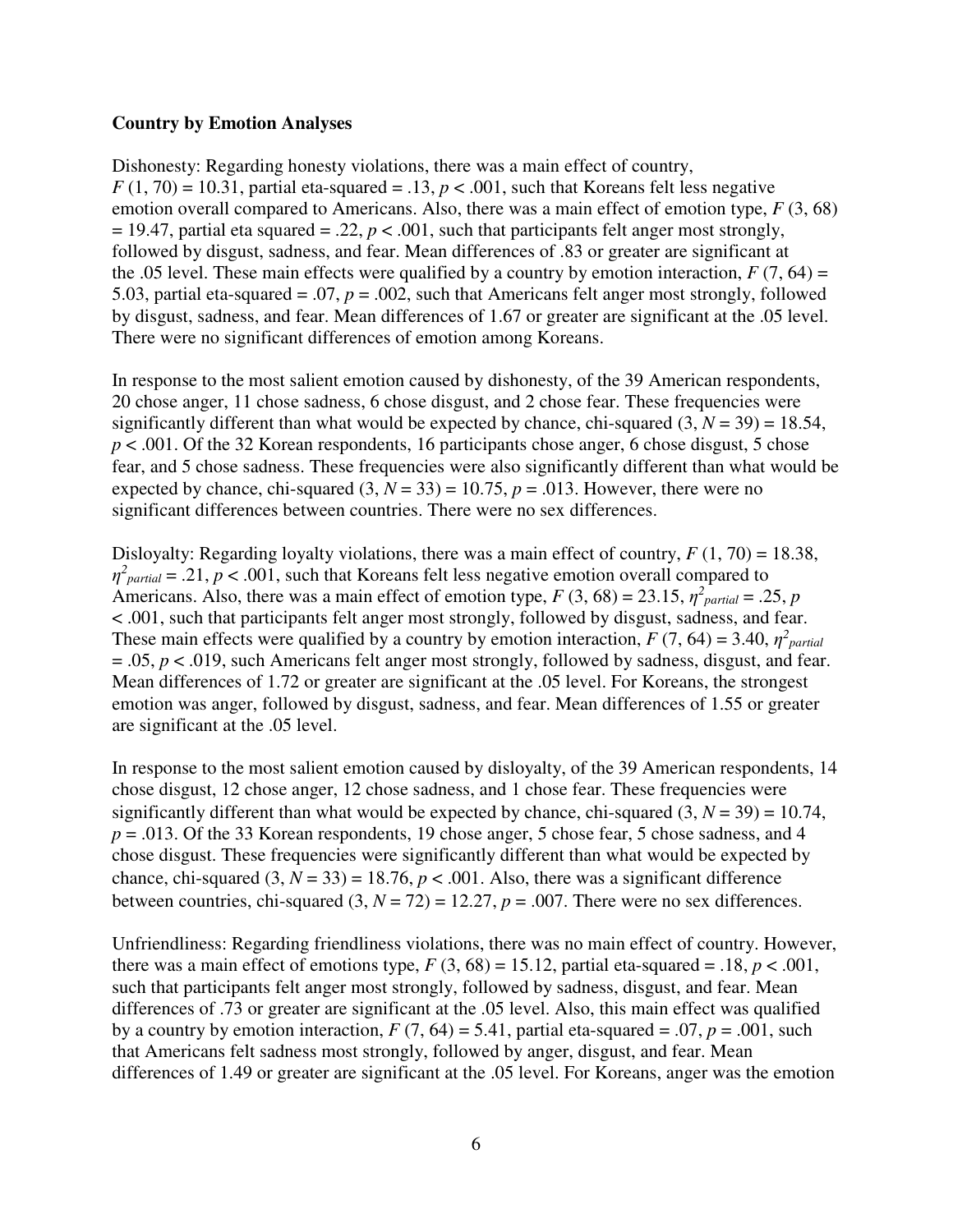felt most strongly, followed by sadness, fear, and disgust. Mean differences of 1.12 or greater are significant at the .05 level.

In response to the most salient emotion caused by unfriendliness, of the 39 American respondents, 18 chose sadness, 14 chose anger, 7 chose disgust, and 0 chose fear. These frequencies were not significantly different. Of the 32 Korean respondents, 18 participants chose anger, 7 chose sadness, 5 chose disgust, and 3 chose fear. These frequencies were significantly different than what would be expected by chance, chi-squared  $(3, N = 33) = 16.33$ ,  $p = .001$ . Also, there was a significant difference between countries, chi-squared  $(3, N = 72) = 8.23$ , *p* = .041. There were no sex differences.

Uncharitableness: Regarding charitableness violations, there was no main effect of country. However, there was a main effect of emotions,  $F(3, 68) = 11.52$ , partial eta-squared = .14, *p* < .001, such that participants felt disgust most strongly, followed by sadness, anger, and fear. Mean differences of .83 or greater are significant at the .05 level. The main effect was qualified by a country by emotion interaction,  $F(7, 64) = 6.56$ , partial eta-squared = .09,  $p < .001$ , such that Americans felt disgust most strongly, followed by anger and sadness, and finally fear. Mean differences of 1.71 or greater are significant at the .05 level. However, there were no significant differences among Koreans.

In response to the most salient emotion caused by unfriendliness, of the 38 American respondents, 18 chose sadness, 17 chose disgust, 3 chose anger, and 0 chose fear. These frequencies were significantly different than what would be expected by chance, chi-squared (2,  $N = 38$ ) = 11.11,  $p = .004$ . Of the 32 Korean respondents, 12 participants chose sadness, 9 chose disgust, 8 chose anger, and 4 chose fear. These frequencies were not significantly different. Also, there was a significant difference between countries, chi-squared  $(3, N = 71) = 9.63$ ,  $p = .022$ . There were no sex differences. See Table 1 and 2.

#### **Moral Attributions**

In order to corroborate the findings of An and Trafimow (2014), we conducted a two way, repeated measures ANOVA on country (Korea and the US) and duty violation type (perfect and imperfect). There was no main effect of country (Korea and the US). However, there was a main effect of duty,  $F(1, 71) = 7.22$ , partial eta-squared = .09,  $p = .009$ , such that fewer perfect than imperfect duty violations were required to override a positive trait impression. This main effect was qualified by a country by moral duty interaction,  $F(3, 68) = 7.73$ , partial eta-squared = .10,  $p = 0.007$ , such that for Americans, fewer perfect than imperfect duty violations were required to override a positive trait impression However, for Koreans, there were no differences between the number of perfect and imperfect duty violations required to override a positive trait impression. See Table 3. These results corroborate those reported in An and Trafimow (2014). There were no sex differences.

#### **DISCUSSION**

The goal of the present research was to determine whether people from different cultures feel different emotions while making moral attributions. The present results revealed that Koreans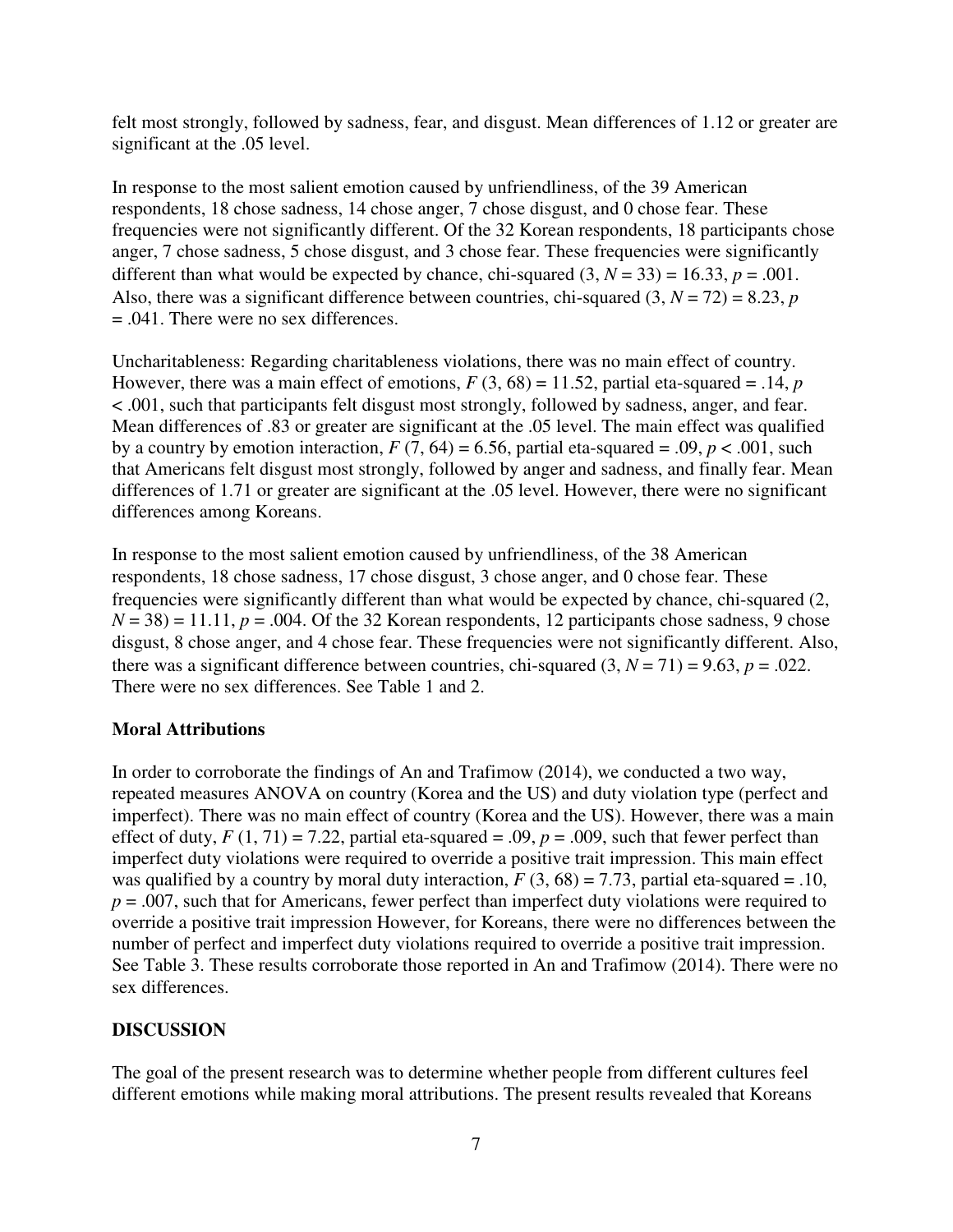and Americans felt different levels of the four basic negative emotions (anger, disgust, fear, and sadness) in response to moral violations. Overall, Koreans felt less negative emotion than Americans in response to perfect duty violations, while there were no differences for imperfect duty violations.

In response to perfect duty violations, Koreans reported feeling similar levels of all four emotions, but overall reported feeling a lesser degree of emotion than Americans. Regarding perfect duty violations (dishonesty and disloyalty), American participants reported feeling more anger, disgust, and sadness than fear. On the other hand, regarding dishonesty, Koreans participants did not differentiate amongst four emotions, and regarding disloyalty, reported feeling anger more strongly than the other three emotions. These findings help shed light on why Koreans and Americans reported a similar amount of negative affect in response to perfect duty violations, but made different moral attributions (An & Trafimow, 2014). These results highlight the differences between affect and emotion; while affect is an initial "like or dislike", emotion is a more complicated, cerebral evaluation of said experience (Weiner, 1985; 1982). Accordingly, it is possible that even if Koreans and Americans initially felt a similar amount of negative affect, Koreans withheld their attributions until they felt enough emotion to make a decision. Americans, on the other hand, immediately made attributions based on negative affect without requiring more information about moral violations. This suggests that Asians use more complicated processes for evaluating their affect and emotions as they require more information to make attributions, whereas Americans implicitly rely on their affect and emotions (An & Trafimow, 2014).

Regarding imperfect duty violations, Koreans and Americans reported a similar amount of negative emotion overall, but the specific emotions they reported feeling were different. When encountering a friendliness violation, Americans tended to respond with anger, disgust, and sadness whereas Koreans overwhelmingly responded with anger. Regarding uncharitableness, Americans again responded with anger, disgust, and sadness. Koreans, however, reported feeling similar amounts of all four emotions. See Table 1. This finding may be due to Koreans feeling different kinds of negative emotions other than those that they were asked to rate (e.g. annoyance, pity etc.). Additionally, some researchers (Spencer-Rodgers, Peng & Wang, 2010; Miyamoto, Uchida & Ellsworth, 2010) have demonstrated that Easterners tend to have mixed emotions in response to situational information compared to Westerners. These researchers, however, focused on the co-occurrence of positive and negative emotions (e.g. happiness and sadness) rather than a mix of specific types of emotions as is in the current study. Accordingly, the present findings suggest that Koreans might have felt more complex emotions related to morality compared to Americans.

Regarding the most strongly felt emotions, Americans chose fear much less often than Koreans. Past research has shown that when people face a threat, they feel fear (Öhman, A., 2005). Koreans may have thus perceived moral violations as more of threat to themselves and their community than did Americans as they tend to be more collectivistic compared to Americans, and hence felt fear a greater proportion of the time than Americans.

Lastly, regarding attributions, Americans made harsher moral attributions about perfect than imperfect duty violations, while Koreans did not differentiate between the two, replicating An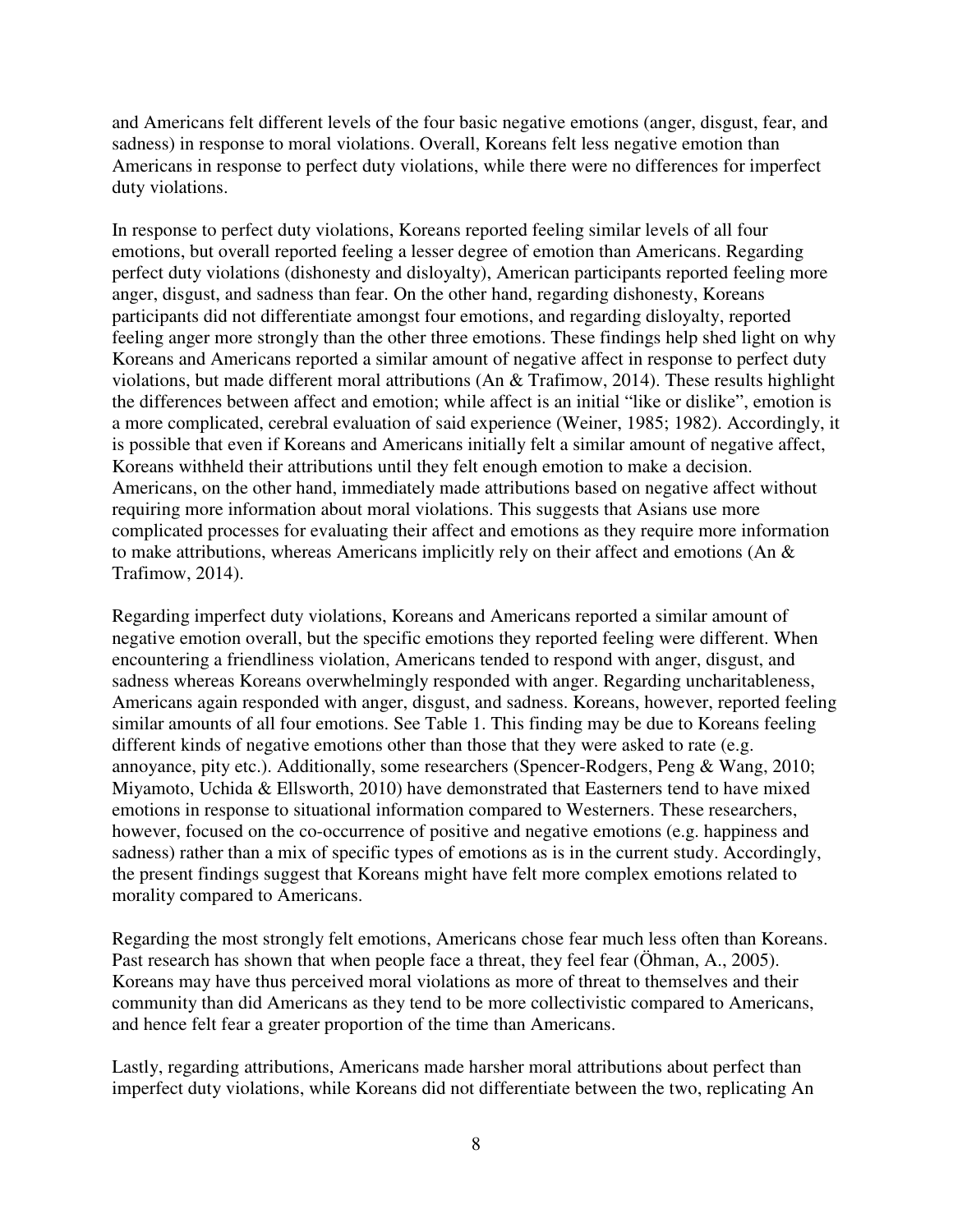and Trafimow (2014). The results again support the claim that Americans made harsher attributions on perfect than imperfect duty violations, whereas Koreans did not differentiate between them.

#### **Implications of the Present Results**

Taken together, the present findings have several implications for cross-cultural attribution theory and research. While the process of moral attribution seems to be different for perfect and imperfect duty violations, Koreans appear to withhold their attributions and seek additional information (either situational or dispositional) for both perfect and imperfect moral violations. The results support decision withholding theory (An & Trafimow, 2014).

Thus, when we study morality, attributions, and/or emotions, we must be cognizant of the cultural meaning of the context. Even if some contexts are generalized as positive or negative, the context might be associated with specific positive or negative emotions depending on cultural context, which can result in differences in attribution processes (e.g., Koreans not making as strong attributions as Americans about perfect duty violations). Also, it is possible that Koreans perceived imperfect duty violations as more of threat to themselves and their community than did Americans, and hence felt fear in addition to the other negative emotions.

#### **Limitations and Future Directions**

One limitation of the present research is that we used hypothetical scenarios. This limits the external validity of the findings. However, this was done to allow full control over the experiment, and to exclude confounding or extraneous factors (e.g., physical attractiveness, body language, or facial expressions). While it might be difficult to generate more realistic stimuli devoid of context to test dispositional inferences, it would have increased the ecological validity and generalizability of our findings. Also, a further limitation is that we used only two versions of each violation type. This limits our ability to generalize to violations of perfect and imperfect duties not used in the present set of experiments. Future research should involve additional duty violations that were not used here. Lastly, we only employed four negative emotions. It is possible that Koreans might have felt other kinds of emotions besides the four that were used in the project. Thus, future research should involve additional emotions that were not used here.

In closing, the present research contributes to cross-cultural moral attribution research by demonstrating that moral attribution differences between cultures were caused by the types of emotion people felt in response to moral violations. Cross-cultural psychology is about much more than just showing that a phenomenon that occurs in one culture does not occur in another. Rather, cross-cultural research provides a strong test of supposedly general theories that mostly tend to be formed on the basis of Western thinking, or on the basis of data that were obtained in the West. The current study highlights the importance of differentiating emotion and affect, as well as the importance of differentiating between them. Thus, the findings contribute to the psychology field in general, not only cross-cultural studies.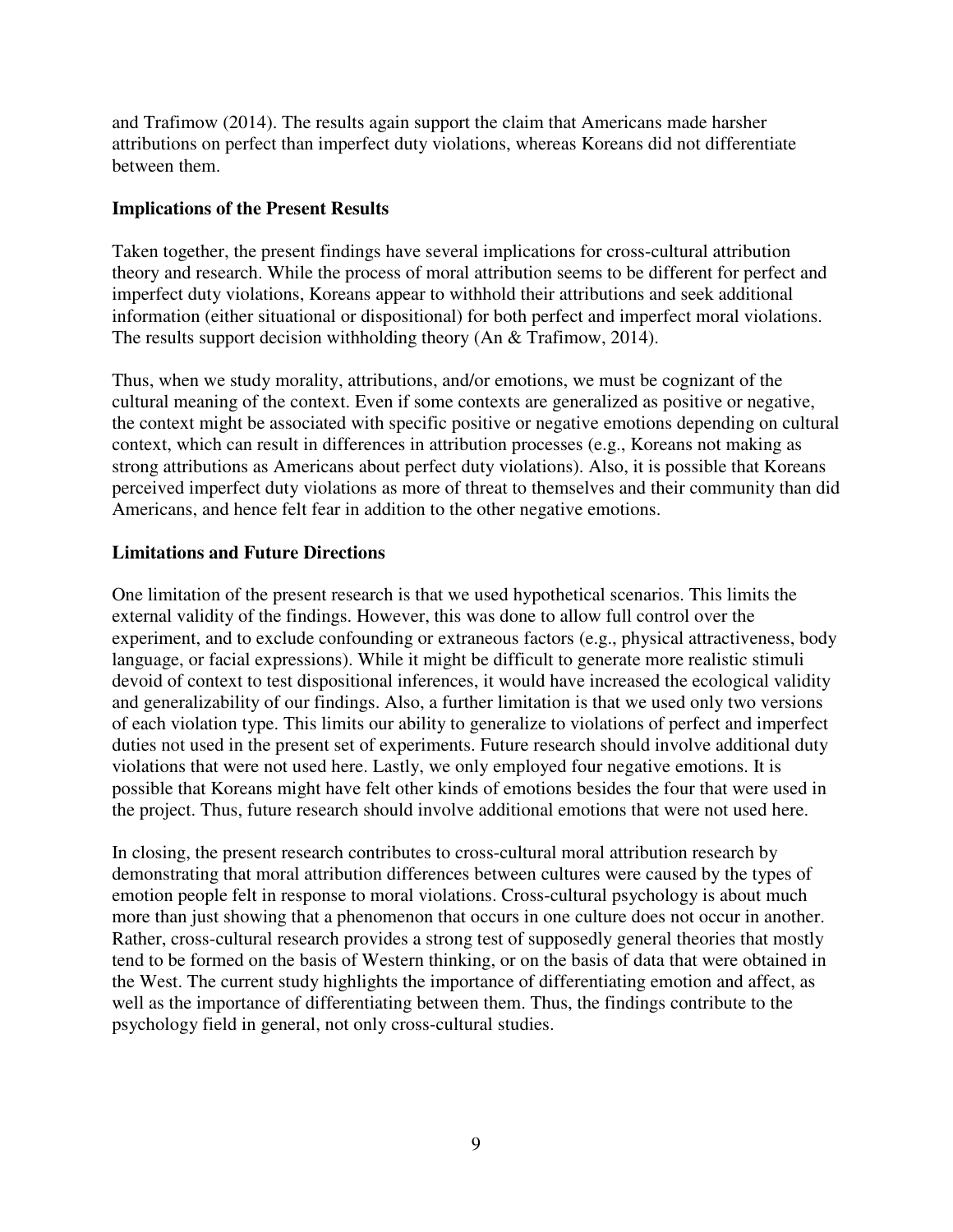#### **REFERENCES**

An, Sieun and Trafimow, David. (2014). "Affect and morality: A cross-cultural examination of moral attribution." *Journal of Cross-Cultural Psychology*, 45:417-430

Barrett, Lisa Feldman. "Are emotions natural kinds?" *Perspectives on Psychological Science,* 1:28-58

Barrett, Lisa Feldman, and James A. Russell. (1999). "The structure of current affect controversies and emerging consensus." *Current Directions in Psychological Science,* 8:10-14.

Buchtel, C., and Ara Norenzayan. (2009). "Thinking across cultures: Implications for dual processes." Pp. 217-238 in *Two Minds: Dual Processes and Beyond,* edited by J. Evans & K. Frankish. Oxford: Oxford University Press.

Choi, Incheol, and Richard E. Nisbett. (2000). "Cultural psychology of surprise: holistic theories and recognition of contradiction." *Journal of Personality and Social Psychology* 79:890-905.

Clore, Gerald L. and Gasper, Karen (2001). "Affect as information." Pp. 121-144 in *Handbook of Affect and Social Cognition*, edited by Garvin, E. and Forgas, J. P. Mahwah, NJ: Lawrence Erlbaum Associates Publishers

Ekman, Paul. (1992). "Are there basic emotions?" *Psychological Review*, 99:550 –553.

Frijda, Nico H. (1993). "The place of appraisal in emotion." *Cognition & Emotion,* 7:357-387.

Jones, Edward E. and Nisbett, Richard E. (1972). "The actor and the observer: Divergent perceptions of the causes of behavior." Pp. 79-94 in *Attribution: Perceiving the causes of behavior*, edited by E. E. Jones, D. E. Kanouse, H. H. Kelley, R. E. Nisbett, S. Valins, and B. Weiner. Morristown, NJ: General Learning Press.

Kant, Immanuel. (1797/1991). "*The metaphysics of morals* (M. Gregory, Translator.)." Cambridge, UK: Cambridge University Press (Original work published 1797).

Leary, Mark R. (2001). "Affect, Cognition, and the Social Emotions." Pp. 331-356 in *Feeling and thinking: The role of affect in social cognition*, edited by Forgas, J. New York: Cambridge Press.

Mandler, George. (1975). *Mind and emotion*. Malabar, Florida: Krieger Publishing Company.

Markus, Hazel R., and Kitayama, Shinobu. (1991). "Culture and the self: Implications for cognition, emotion, and motivation." *Psychological Review, 98*:224-253.

Masuda, Takahiko and Nisbett, Richard E. (2001). "Attending holistically versus analytically: comparing the context sensitivity of Japanese and Americans." *Journal of Personality and Social Psychology, 81*:922-934.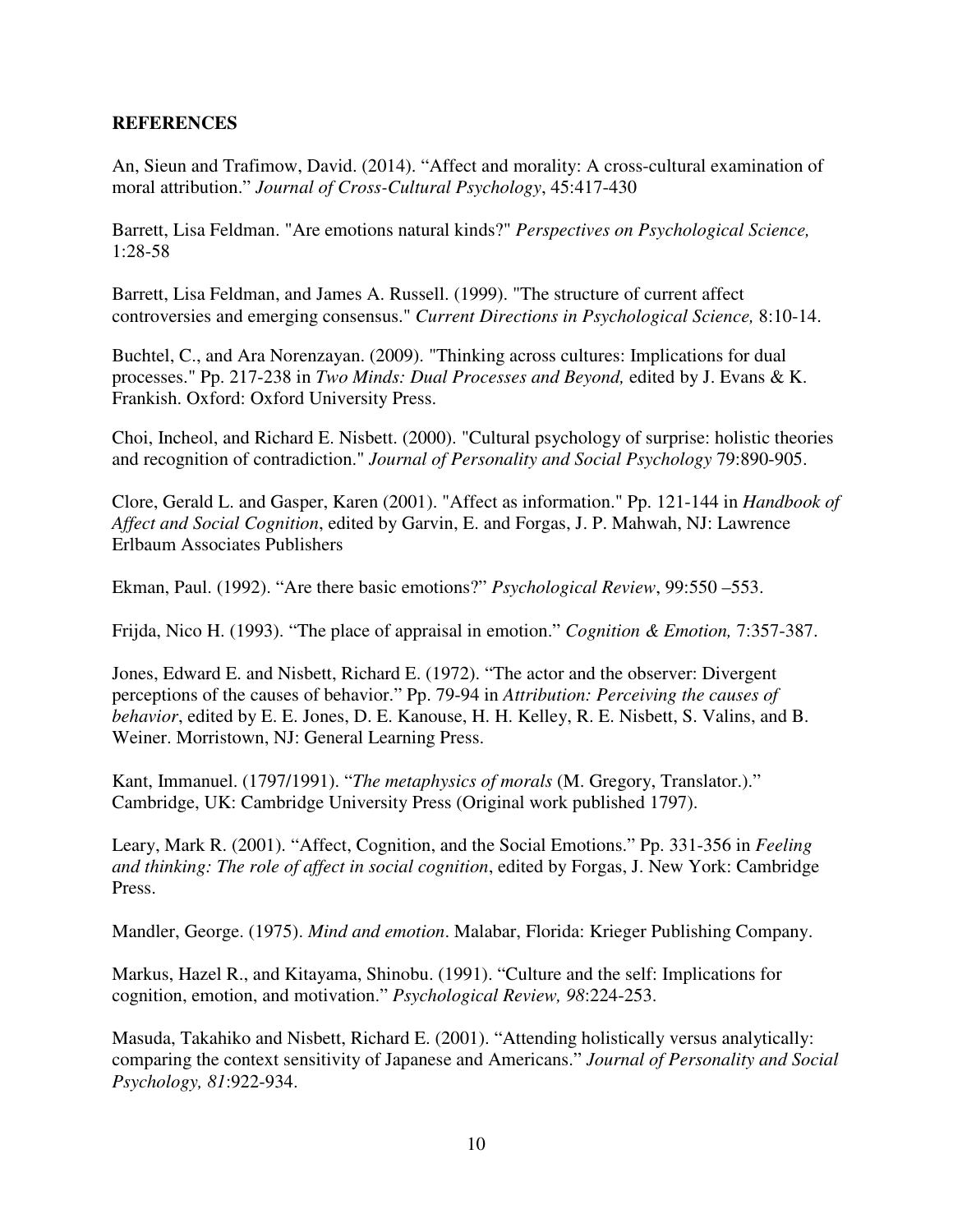Miyamoto, Yuri, Uchida, Yukiko, and Ellsworth, Phoebe. C. (2010). "Culture and mixed emotions: co-occurrence of positive and negative emotions in Japan and the United States." *Emotion, 10:*404-415.

Morris, Michael W. and Peng, Kaiping. (1994). "Culture and cause: American and Chinese attributions for social and physical events." *Journal of Personality and Social psychology, 67*:949-971.

Nisbett, Richard E., Peng, Kaiping, Choi, Incheol, and Norenzayan, Ara. (2001). "Culture and systems of thought: Holistic vs. analytic cognition." *Psychological Review, 108*:291-310.

Norenzayan, Ara, Choi, Incheol, and Nisbett, Richard E. (2002). "Cultural similarities and differences in social inference: Evidence from behavioral predictions and lay theories of behavior." *Personality and Social Psychology Bulletin, 28*:109-120.

Öhman, Arne. (2005). "The role of the amygdala in human fear: automatic detection of threat." *Psychoneuroendocrinology, 30*:953-958.

Russell, James A. (2003). "Core affect and the psychological construction of emotion." *Psychological Review, 110:*145-172.

Russell, James A., and Barrett, Lisa. F. (1999). "Core affect, prototypical emotional episodes, and other things called emotion: Dissecting the elephant." *Journal of Personality and Social Psychology, 76*:805-819.

Schachter, Stanley, and Singer, Jerome. (1962). "Cognitive, social, and physiological determinants of emotional state." *Psychological Review, 69:*379-399.

Spencer-Rodgers, Julie, Peng, Kaiping, and Wang, Lei. (2010). "Dialecticism and the cooccurrence of positive and negative emotions across cultures." *Journal of Cross-Cultural Psychology, 41*:109-115.

Trafimow, David, Bromgard, Irina K., Finlay, Krystina A., and Ketelaar, Timothy. (2005). "The role of affect in determining the attributional weight of immoral behaviors." *Personality and Social Psychology Bulletin, 31*:935-948.

Trafimow, David, and Trafimow, Sabine. (1999). "Mapping perfect and imperfect duties onto hierarchically and partially restrictive trait dimensions." *Personality and Social Psychology Bulletin, 25*:687-697.

Titchener, Edward. B. (1909). *Lectures on the experimental psychology of the thought-processes*. London:Macmillan.

Triandis, Harry C. (1999). "Cross-cultural Psychology." *Asian Journal of Social Psychology, 2*:127-143.